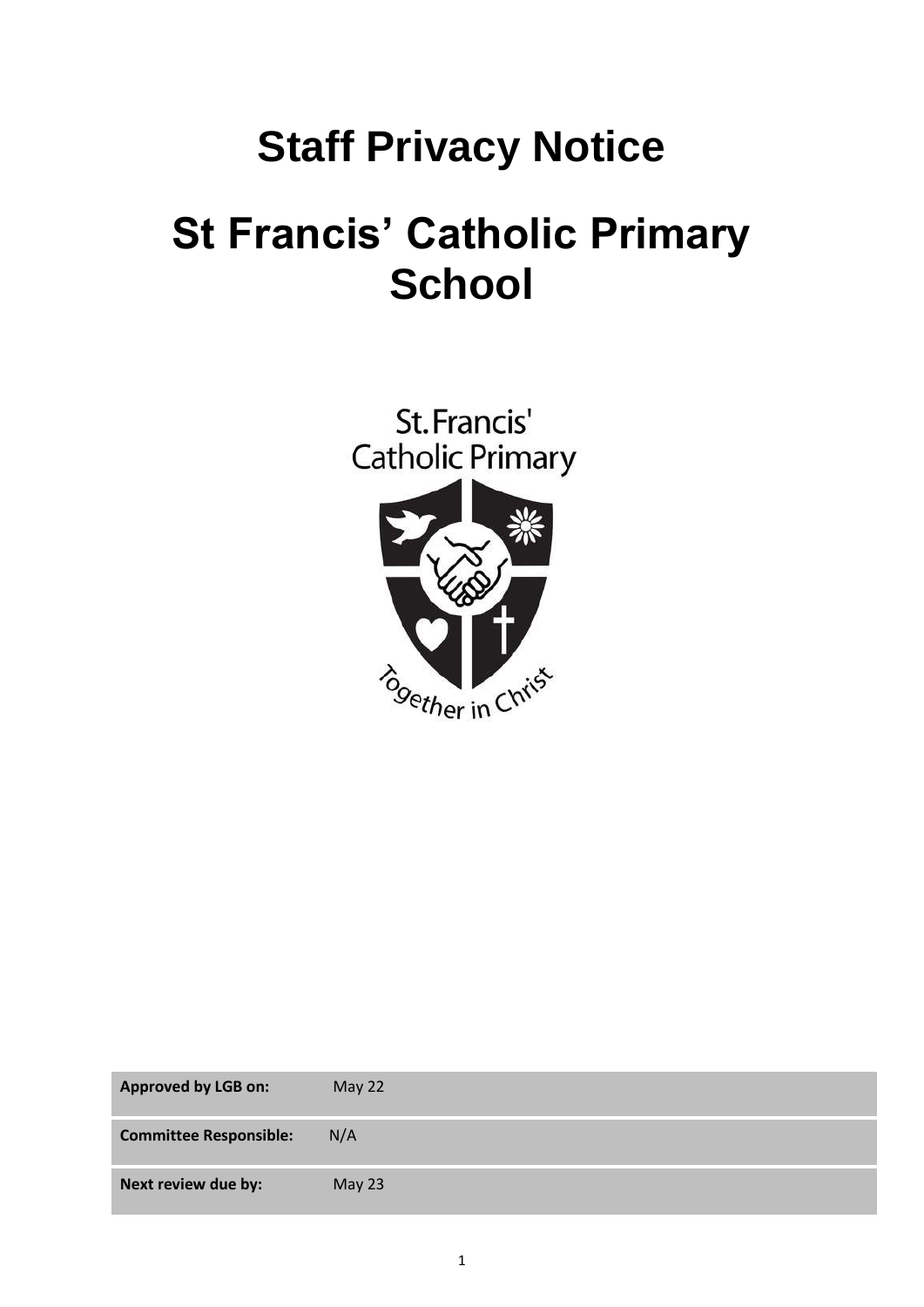# **Introduction**

- 1 This Privacy Notice is to help you understand **how** and **why** we collect personal information about you and **what** we do with that information. It also explains the decisions that you can make about your own information.
- 2 If you have any questions about this notice please contact the School Business Manager.
- 3 This Notice is aimed at all School staff (including employees, governors], work experience/placement students, volunteers and certain contractors and agency staff) and applicants for employment vacancies. This Notice does not form part of your contract of employment and the School may amend this Notice at any time.

#### **What is personal information?**

- 4 Personal information is information which is about you and from which you can be identified.
- 5 This includes your contact details, next of kin and financial information. We will also hold information such as your religion or ethnic group for the purposes of census returns. CCTV, photos and video recordings of you are also personal information.

#### **What personal information does the School hold about you and how is this obtained?**

- 6 We set out below examples of the personal information the School holds about you and where this personal information comes from.
- 7 Information about you is gathered during the recruitment process, for example:
	- 7.1 information about your education, qualifications and professional achievements;
	- 7.2 when you provide certain information to us, for example, on your application form and during any interviews;
	- 7.3 when we receive your personal information (from you and third parties) in carrying out pre-employment checks, for example, when we receive references, confirmation of your fitness to work, your right to work in the UK and criminal records checks.
- 8 We will hold information about your job performance. This includes information about skills, achievements, career progression, performance and disciplinary related matters.
- 9 We hold and use your financial information, such as, your bank details, your salary and pension details.
- 10 Where appropriate, the School will have information about your religious beliefs and practices. For example, if you do not eat certain foods.
- 11 We will hold information about any physical or mental health condition you may have which is disclosed to the School during the recruitment process or at any stage during your employment.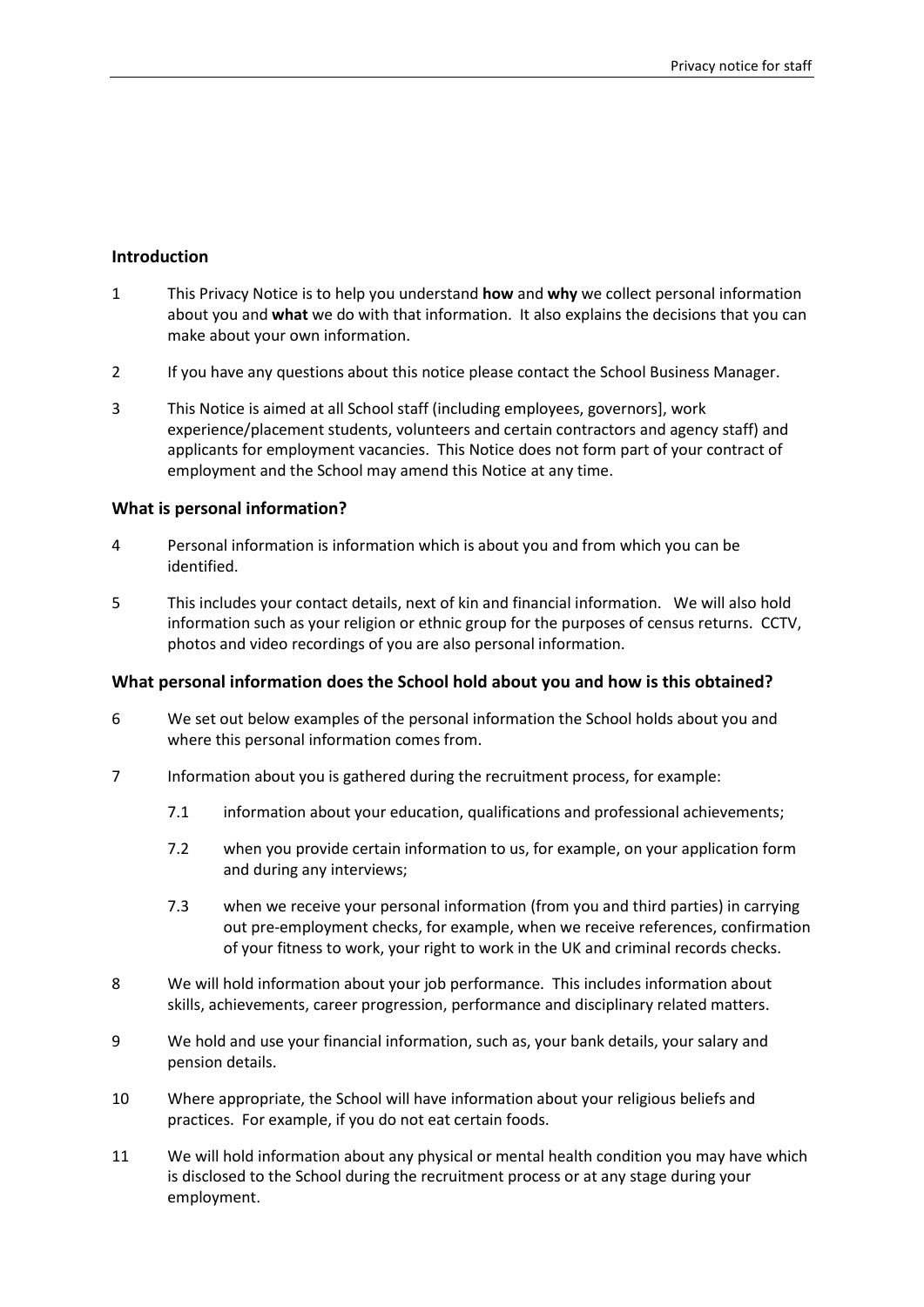- 12 We will hold information about any protected characteristics you may have (e.g. a disability) which you provide, for example on the Equal Opportunities Monitoring Form.
- 13 Your personal information will be created internally by the School during the course of your employment. An email from the Head to a member of staff complimenting them on class management would be an example of this.
- 14 Your personal information may be acquired from outside of the School community such as from occupational health practitioners or from public authorities such as the Police or the Local Authority Designated Officer.
- 15 Pupils will often provide us with your personal information, for example, if a pupil emails their form teacher to say how much they are helping them with their work.
- 16 Your personal information will be held on the Single Central Register.

# **Our legal bases for using your information**

- 17 This section contains information about the legal bases that we are relying on when handling your information as described above.
- 18 The two tables below contain a general description of the different legal bases but we have also used a colour code system so that you can see which bases we are relying on for each of the purposes described at paragraphs [21](#page-4-0) to [38](#page-7-0) below.
- 19 If we do not have a contract with you, for example, if you are a governor, trustee or volunteer, we will not rely on the contractual basis (" $CT$ ") to use your information.

Contractual obligation ("CT")

We will need to use your information in order to comply with our contractual obligations under your employment contract with the School. For example:

- we need your name and bank details so that we can pay you your salary;
- we may need to provide your personal information to a pension provider so that you can benefit from your pension entitlement;
- we also need to use your personal information to provide contractual benefits.
- [• if we provide you with accommodation under your contract we will use your personal information as part of this provision].

Legal obligation ("LO")

We have to comply with various laws and this entitles us to use your information where necessary. For example:

- we have to make sure that you have the right to work in the UK;
- to fulfil our duty of care to you and your colleagues;
- we have to fulfil our safeguarding duties towards pupils; and
- sometimes we will be legally obliged to disclose your information to third parties such as the DBS, local authorities or the police. More detail of when we will do so is set out at paragraph [24](#page-6-0) above.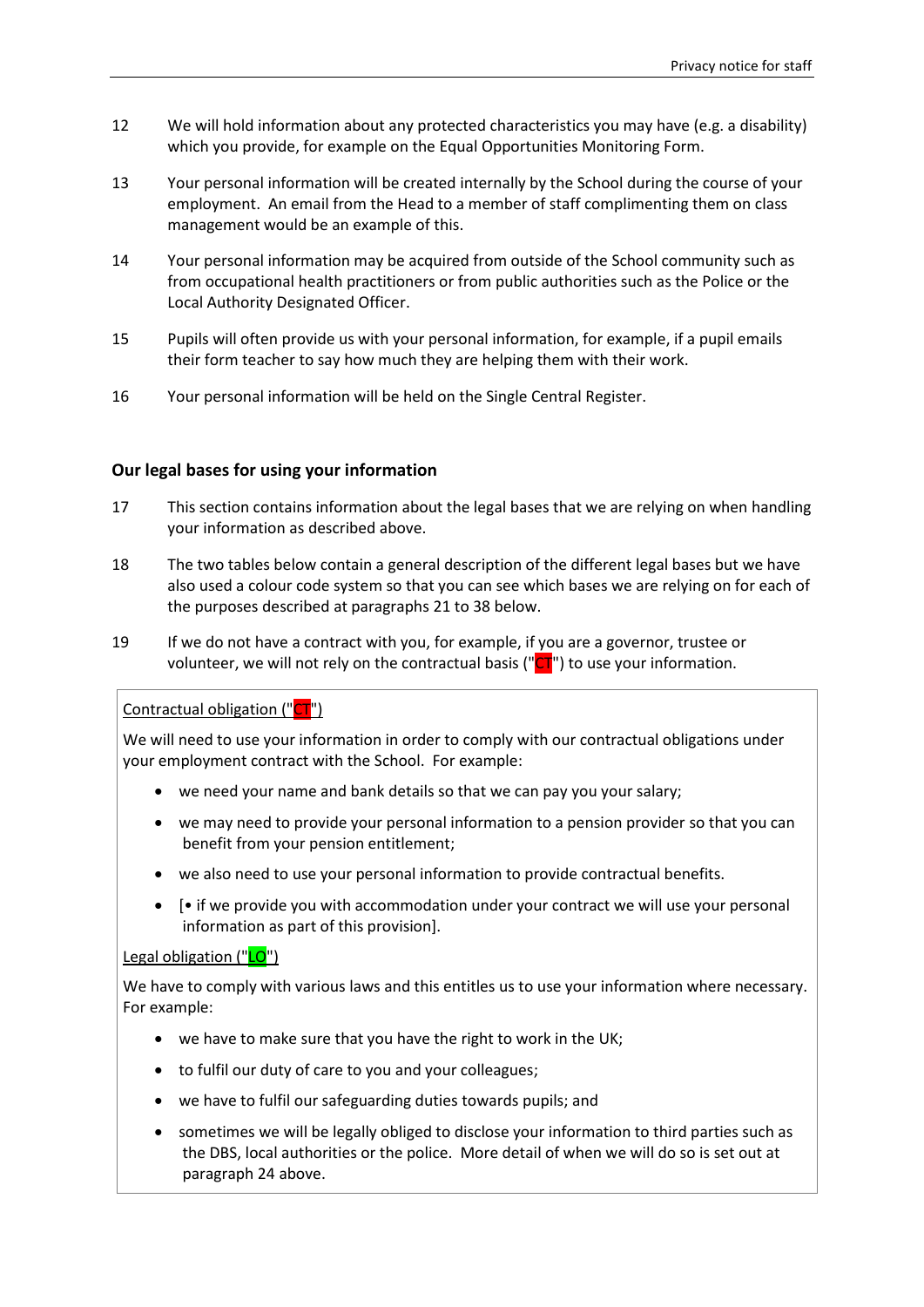#### Vital interests

We may use your information where this is necessary to protect your vital interests or someone else's. For example, to prevent someone from being seriously harmed or killed.

Performance of a task carried out in the public interest ("PI")

The following are examples of when we use your information to perform tasks in the public interest:

- looking after your welfare and development and the welfare and development of others. This includes equal opportunities monitoring;
- safeguarding and promoting the welfare of our pupils;
- providing pupils with an education;
- ensuring the security of the school site which may involve issuing you with a [● photocard];
- making sure that you are complying with your employment obligations;
- facilitating the efficient operation of the School; and
- ensuring that we comply with all of our legal obligations.

# Legitimate interests ("LI")

This means that the School is using your information when this is necessary for the School's legitimate interests except when your interests and fundamental rights override our legitimate interests.

We have a legitimate interest in using your information to:

- i. promote the School including fundraising and publicity;
- ii. preserve historical school records.

The School must also comply with an additional condition where it processes special categories of personal information. These special categories are as follows: personal information revealing racial or ethnic origin, political opinions, religious or philosophical beliefs, trade union membership, genetic information, biometric information, health information, and information about sex life or orientation. The bases that we are relying on to process special categories of personal information are set out below:

# Employment, social security and social protection ("ESP")

The processing is necessary for the purposes of carrying out the obligations and exercising specific rights of the School and staff in the field of employment, social security or social protection. For example, sometimes this would allow us to disclose your information to third parties such as the DBS or occupational health services.

# Vital interests

To protect the vital interests of any person where that person cannot give consent, for example, if they are seriously hurt and are unconscious.

# Legal claims ("LC")

The processing is necessary for the establishment, exercise or defence of legal claims. This allows us to share information with our legal advisors and insurers.

Medical purposes ("MP")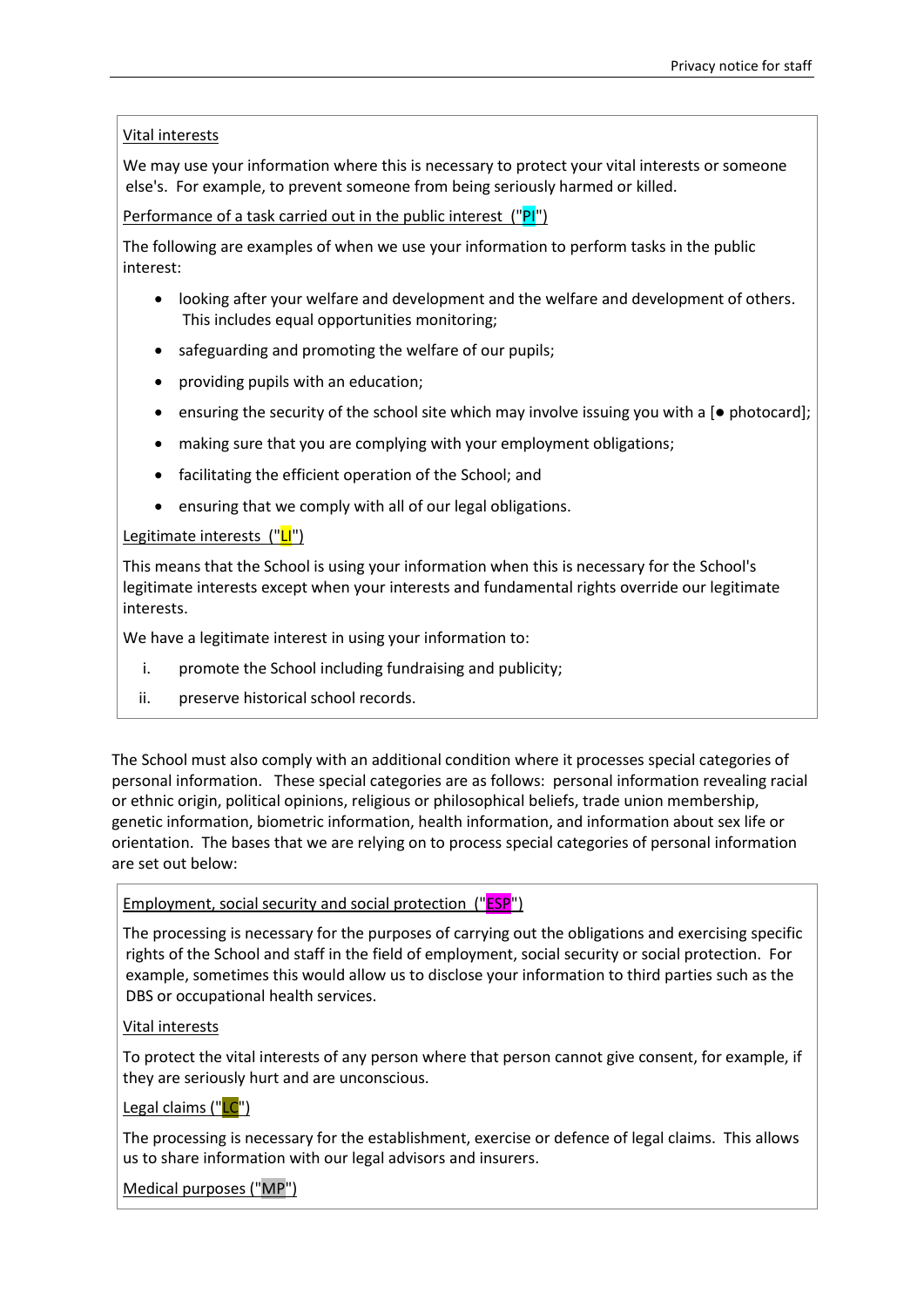This includes medical treatment and the management of healthcare services.

Substantial public interest ("SPI")

The School is also allowed to use special categories of personal information where doing so is necessary in the substantial public interest. This is similar to "Public interest" in the table above, for example the School may use special categories of information when providing an education to pupils, looking after the welfare of pupils or when the School is inspected.

#### **Why does the School use your personal information?**

- 20 The letters highlighted in different colours below refer to the legal bases we are relying on, please see the section above for an explanation.
- <span id="page-4-0"></span>21 We commonly use personal information for:
	- 21.1 providing education and support to our pupils  $-$  PI, SPI;
	- 21.2 ensuring that we provide a safe and secure work environment  $PI$ ,  $ESP$ ,  $SP$ ;
	- 21.3 providing employment services (such as payroll and references)  $CT$ , PI, SPI;
	- 21.4 providing training and support  $PI$ ,  $SPI$ ;
	- 21.5 personnel, administrative and management purposes and to enable us to meet our legal obligations as an employer. For example, to pay staff and to monitor their performance - CT, LO, PI, ESP, SPI;
	- 21.6 safeguarding and promoting the welfare of all staff and pupils  $\overline{\text{ESP}}$ ,  $\overline{\text{SPI}}$ ; and
	- 21.7 fulfilling our contractual and other legal obligations  $\overline{CI}$ , LO, PI, ESP, SPI.
- 22 Some specific examples of when the School uses your personal information are set out below:
	- 22.1 We use your personal information to consider your suitability to work in your role at the School - <mark>LO</mark>, PI, SPI.
	- 22.2 We will check that you have the right to work in the UK by reviewing your identification documents and keeping copies on your personnel file  $-\frac{\text{LO}}{\text{Pl}}$ ,
	- 22.3 We may use your personal information in addressing any performance or disciplinary concerns which arise - PI, SPI.
	- 22.4 We will use information relating to any medical condition you may have in order to verify fitness to work, monitor sickness absence and comply with our duty of care towards you - PI, MP, SPI.
	- 22.5 We will use your information when dealing with complaints and grievances with which you are involved (e.g. from other staff and parents) - PI, SPI
	- 22.6 We may use your information when responding to an incident, for example, if something is published on social media which concerns the School - PI, LI.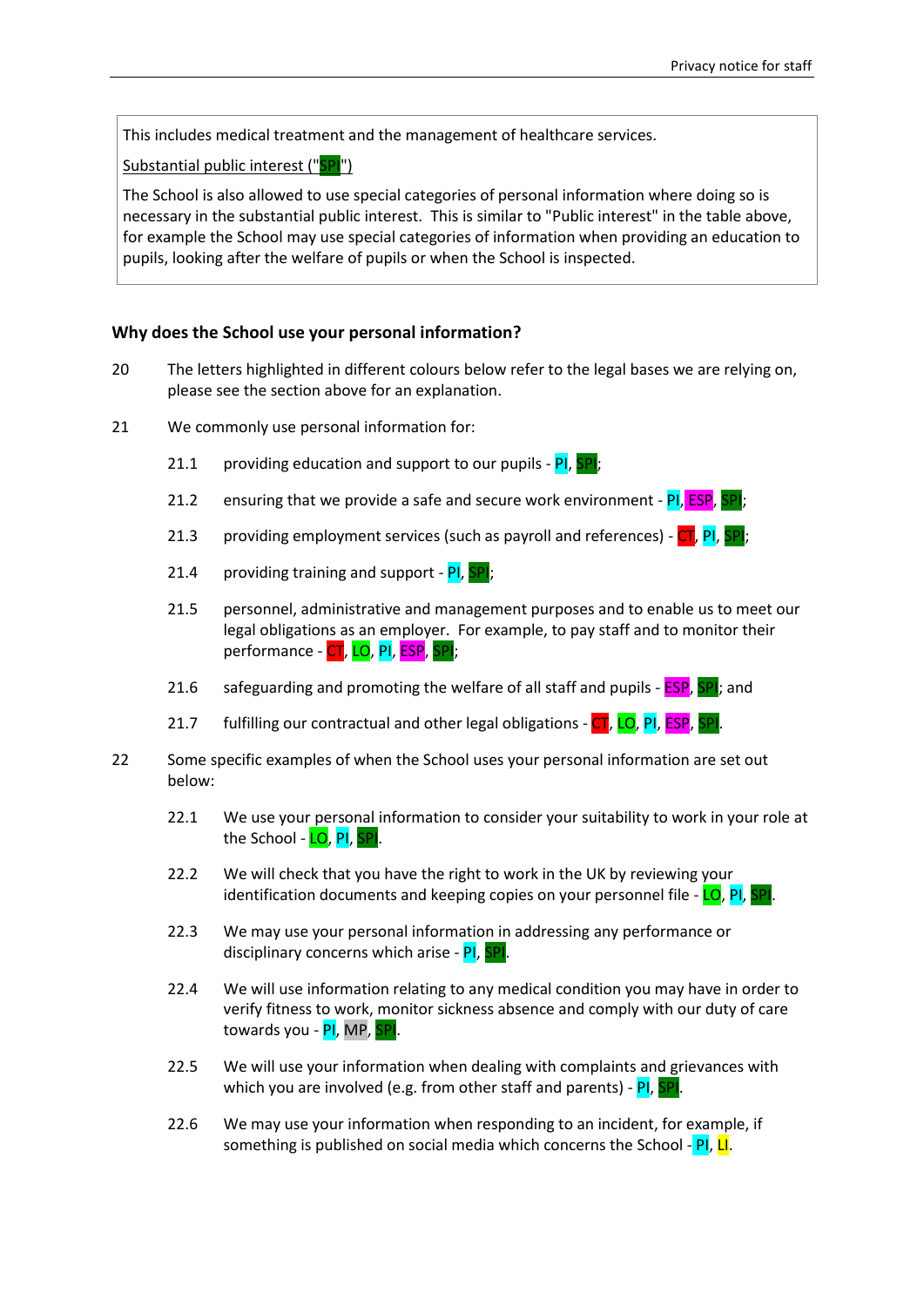- 22.7 We often use photographs and video recordings of staff, for marketing and promotion purposes. This will include in school publications, in social media and on the School's websites - LI.
- 22.8 We will also allow external publication of certain media where appropriate (for example, a photograph or article in a local newspaper) - **LI**.
- 22.9 We may also make recordings for teaching purposes, for example, recording a drama lesson to provide feedback to you or pupils. We may also record lessons for pupils who were not able to attend in person - PI, SPI.]
- 22.10 We use CCTV recordings for the purposes of crime prevention and investigation and also in connection with our obligation to safeguard the welfare of pupils, staff and visitors to the School site - PI, SPI
- 22.11 The School regularly monitors and accesses its IT system for purposes connected with the operation of the School. The IT system includes any hardware, software, email account, computer, device or telephone provided by the School or used for School business. The School may also monitor staff use of the School telephone system and voicemail messages. Staff should be aware that the School may monitor the contents of a communication (such as the contents of an email) -  $PI$ ,  $I$
- 22.12 The purposes of such monitoring and accessing include:
	- 22.12.1 to help the School with its day to day operations. For example, if a member of staff is on holiday or is off sick, their email account may be monitored in case any urgent emails are received - PI, SPI; and
	- 22.12.2 to check staff compliance with the School's policies and procedures and to help the School fulfil its legal obligations. For example, to investigate allegations that a member of staff has been using their email account to send abusive or inappropriate messages - PI, SPI.
- 22.13 Monitoring may be carried out on a random basis and it may be carried out in response to a specific incident or concern - PI, SPI.
- 22.14 The School also uses software which automatically monitors the IT system (for example, it would raise an alert if a member of staff visited a blocked website or sent an email containing an inappropriate word or phrase).] - PI, SPI
- 22.15 The monitoring is carried out by senior school leaders. If anything of concern is revealed as a result of such monitoring then this information may be shared with other leaders and may result in disciplinary action. In exceptional circumstances concerns will need to be referred to external agencies such as the Police - PI, SPI.
- 22.16 We will send you information about how to support the School, for example fundraising opportunities - LI.
- 22.17 We may keep some old school records for a long time or even indefinitely, for example, to enable the history of the School to be kept  $-I$ .
- 23 If you fail to provide certain information when requested, we may not be able to perform our obligations under the contract of employment or agreement we have entered into with you (such as paying you or providing a benefit). Alternatively, we may be prevented from complying with our legal obligations (such as to ensure the health and safety of our workers).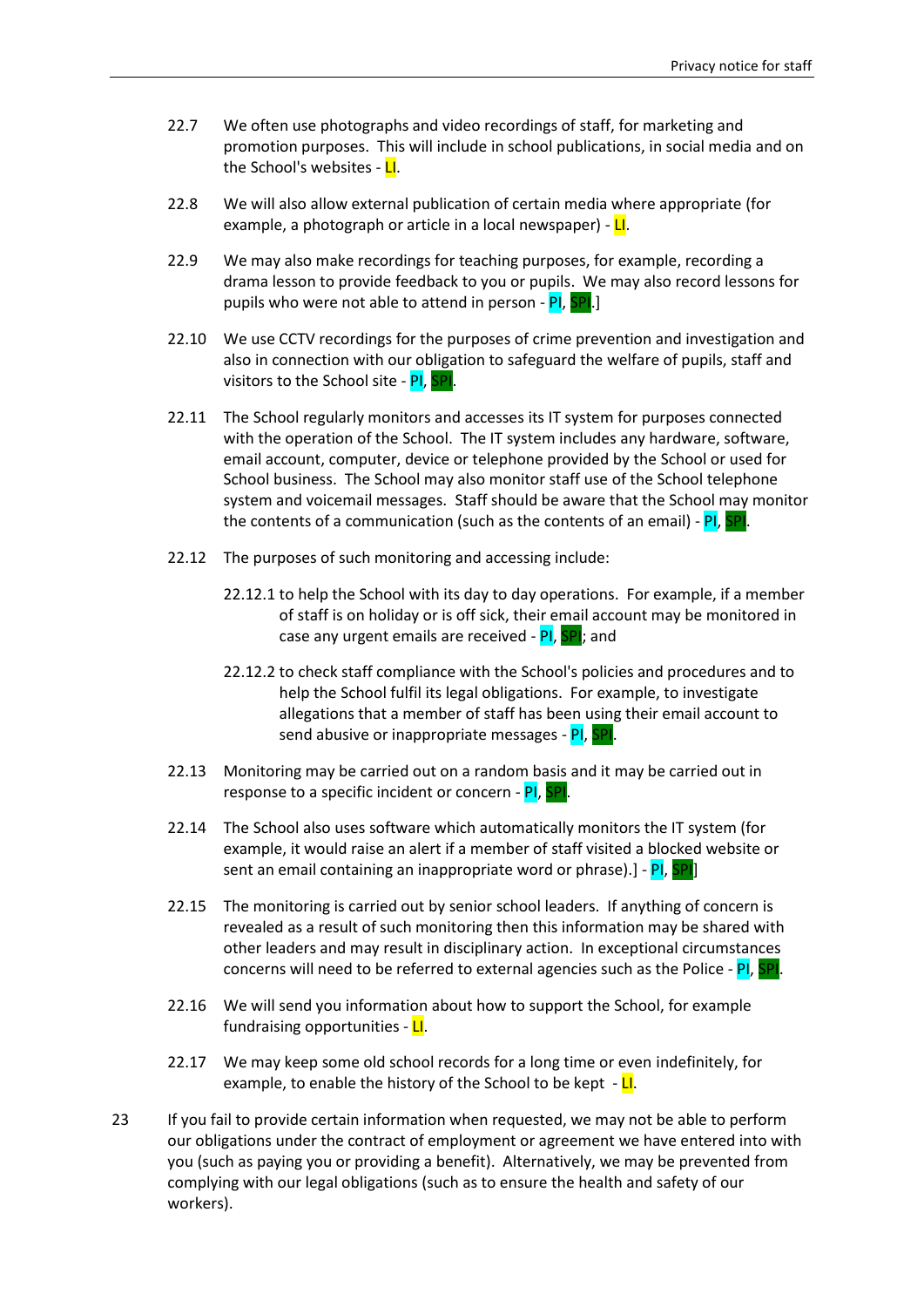# **How does the School share staff personal information with third parties?**

- <span id="page-6-0"></span>24 We will need to share your information with:
	- 24.1 the Disclosure and Barring Service (**DBS**), and / or the Teaching Regulation Agency (previously known as the National School for Teaching and Leadership (if applicable) when complying with our legal duty to carry out pre-appointment suitability checks - LO, PI, ESP, SPI; and
	- 24.2 the DBS and / or the Teaching Regulation Agency (if applicable) if circumstances arise in which we are required to make a referral to either or both of these bodies - LO, PI, ESP, SPI.
- 25 To fulfil our obligations to you as an employer we will need to share your information with medical professionals, such as occupational health services, where we are making a referral - CT, PI, SPI.
- 26 Occasionally we will use consultants, experts and other advisors (including legal advisors and accountants) to assist us in fulfilling our obligations and to help run the School properly. We will often need to share your information with them if this is relevant to the work they carry out - <mark>PI, ESP</mark>, <mark>LC</mark>, <mark>SPI</mark>.
- 27 In accordance with our legal obligations, we will share information with Ofsted, for example, during the course of an inspection, and may need to share your information with the Department for Education - LO, PI, ESP, SPI.
- 28 As an employer we must check if you can work in the UK before we employ you. Additionally, if you are sponsored by us under Tier 2 or Tier 5 in certain circumstances we will have to provide information about you to UK Visas and Immigration to comply with our duties as a Tier 2/5 sponsor - LO, PI, SPI
- 29 We may share some of your information with our insurance company or benefits providers, for example, where there is a serious incident or to ensure that you are able to take advantage of the benefit - CT, PI, ESP, LC, SPI.
- 30 We may need to share information about you with the Health and Safety Executive (a government organisation) if there is a health and safety issue at the School - LO, PI, ESP, SPI.
- 31 We may need to share your information with the Education and Skills Funding Agency e.g. if we need to make a serious incident report - LO, PI, ESP, I
- 32 If the School is dealing with a complaint or grievance (e.g. from a colleague or a parent) we will need share your information with other parties if it is relevant, for example, the appropriate staff at the School, the colleague or parents making the complaint and governors- LO, PI, SPI.
- 33 If appropriate, we will share your information with individuals connected to the School who are exercising their data protection rights, for example, when responding to a subject access request - <mark>LO, PI, SPI</mark>.
- 34 We will share personal information about staff with the relevant statutory agencies if it is appropriate to share this information to investigate allegations of misconduct -  $LO$ , PI, ESP, SPI.
- 35 We may need to share your information with the Local Authority Designated Officer in accordance with our safeguarding obligations - LO, PI, ESP, SPI.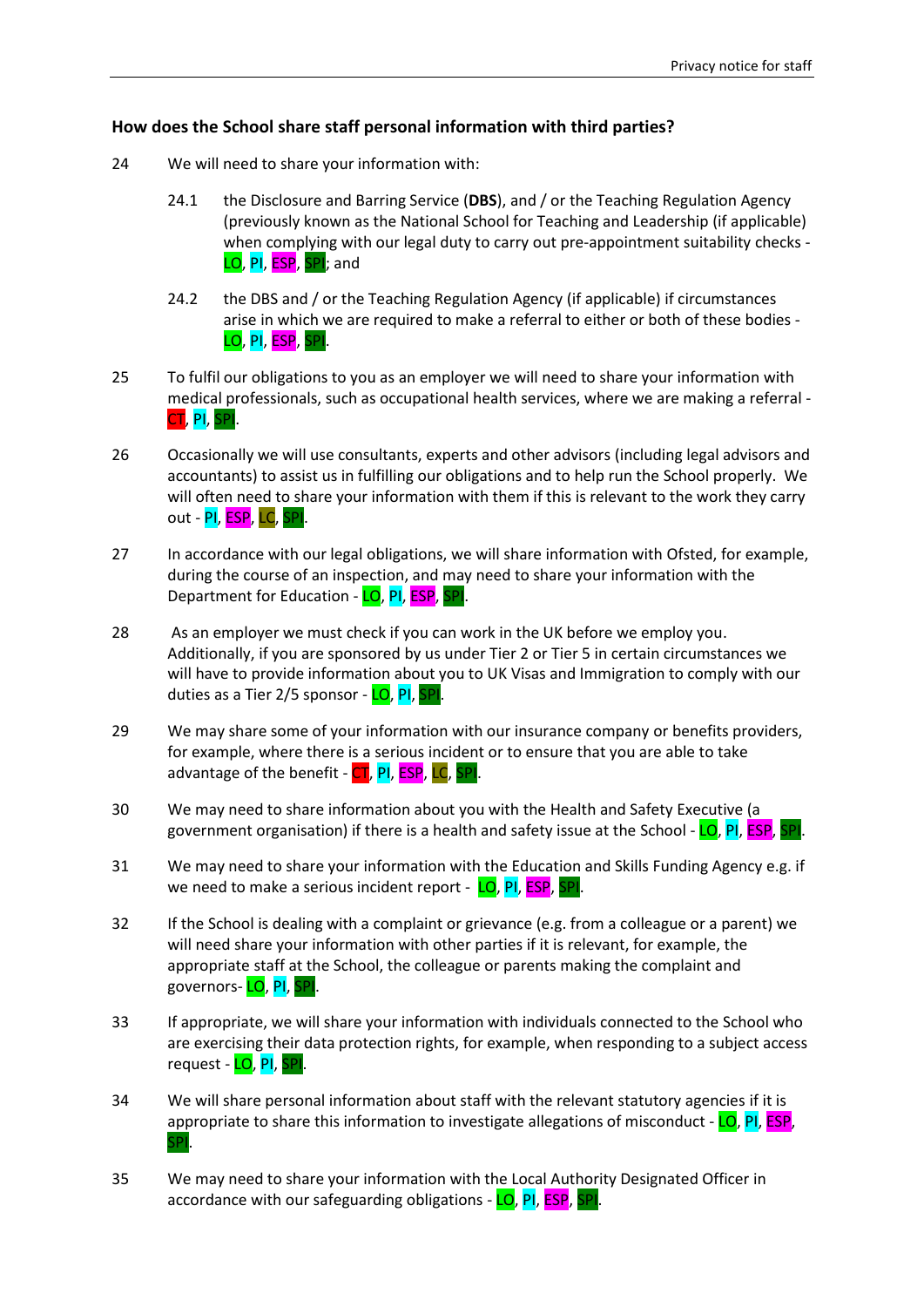- 36 On occasion, we may need to share your information with the police for the prevention and investigation of crime and the prosecution of offenders. We will only do this in specific circumstances to assist the police with their investigations. In exceptional circumstances CCTV recordings may be disclosed to third parties such as the police - LO, PI, ESP, SPI.
- 37 If appropriate, we will share your information with parents and pupils where this is related to your professional duties, such as information about the subjects you teach - LO, PI, ESP, **SP**
- <span id="page-7-0"></span>38 We may need to share your information if there is an emergency, for example, if you are hurt in an accident - LO, PI, ESP, MP, SPI.

We sometimes use contractors to handle personal information on our behalf. The following are examples:

- our payroll provider];
- IT consultants who might access information about you when checking the security of our IT network; and
- we use third party "cloud computing" services to store some information rather than the information being stored on hard drives

#### **Transfers of your personal information overseas**

We may send your information to countries which do not have the same level of protection for personal information as there is in the UK. For example, we may:

- store your information on cloud computer storage based overseas; or
- organise an overseas school trip.

The European Commission has produced a list of countries which have adequate data protection rules. The list can be found here: https://ec.europa.eu/info/law/law-topic/data-protection/datatransfers-outside-eu/adequacy-protection-personal-data-non-eu-countries\_en

If the country that we are sending your information to is not on the list, or is not a country within the EEA (which means the European Union, Liechtenstein, Norway and Iceland), then it might not have the same level of protection for personal information as there is in the UK.

We will provide you with details about the safeguards which we have in place outside of this privacy notice. If you have any questions about the safeguards that are in place please contact the business manager.

# **For how long does the School keep staff personal information?**

We keep your information for as long as we need to in relation to your employment. We will keep some information after you have left the School in case this is needed, for example, in relation to our legal obligations.

In exceptional circumstances we will keep your information for a longer time than usual but we would only do so if we had a good reason and only if we are allowed to do so under data protection law.

Please see our Information and Records Retention Policy for information on how long we keep your personal information for. This can be found on our website and in the staffroom policy folder.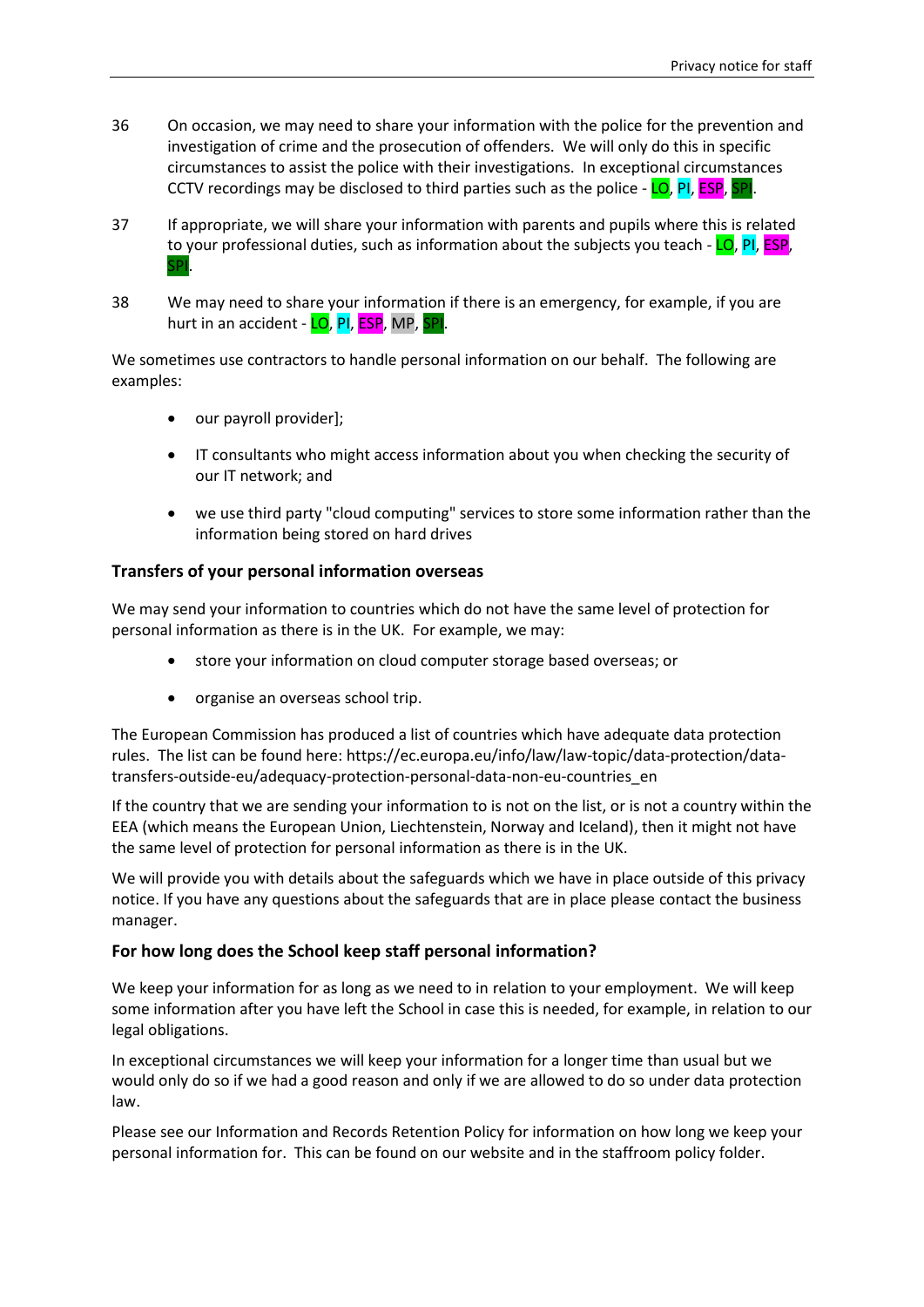# **Processing in line with your rights**

From May 2018 data protection legislation gives you a number of rights regarding your information. Some of these are new rights whilst others build on your existing rights. Your rights are as follows:

- **Rectification:** if information the School holds about you is incorrect you can ask us to correct it.
- **Access:** you can also ask what information we hold about you and be provided with a copy of it. This is commonly known as making a subject access request. We will also give you extra information, such as why we use this information about you, where it came from and what types of people we have sent it to.
- **Deletion:** you can ask us to delete the information that we hold about you in certain circumstances. For example, where we no longer need the information.
- **Portability:** you can request the transfer of your information to you or to a third party in a format that can be read by computer. This applies where (a) the information has been provided by you; (b) the basis that we are relying on to process your information is consent or contract (please see "Our legal bases for using your information" above); and (c) the information is being processed by us on computer.
- **Object:** you may object to us using your information where:
	- o we are using it for direct marketing purposes
	- o we are relying on either the legitimate interests or performance of a task carried out in the public interest basis to use it - please see the section "Our legal bases for using your information" above; and
	- o we are using it for historical or scientific research purposes or archiving purposes. For example, we may keep photographs of staff for historical reasons.
- **Restriction:** our use of information about you may be restricted in some cases. For example, if you tell us that the information is inaccurate we can only use it for limited purposes while we check its accuracy.

The school business manager can give you more information about your data protection rights. To exercise any of your rights you can submit your request in writing to the school business manager.

#### **Criminal offence information**

We may only use information relating to criminal convictions and offences where the law allows us to do so. This will usually be where such processing is necessary to carry out our obligations or to exercise our rights.

Less commonly, we may use information relating to criminal convictions and offences where it is necessary in relation to legal claims, where it is necessary to protect your interests (or someone else's interests) and you are not capable of giving your consent, or where you have already made the information public.

#### **Consent**

We may ask for your consent to use your information in certain ways as an alternative to relying on any of the bases in this Notice. For example, we may ask for your consent before taking or using some photographs and videos if the photograph or video is more intrusive and we cannot rely on our legitimate interests or it being in the public interest. If we ask for your consent to use your personal information you can take back this consent at any time. Any use of your information